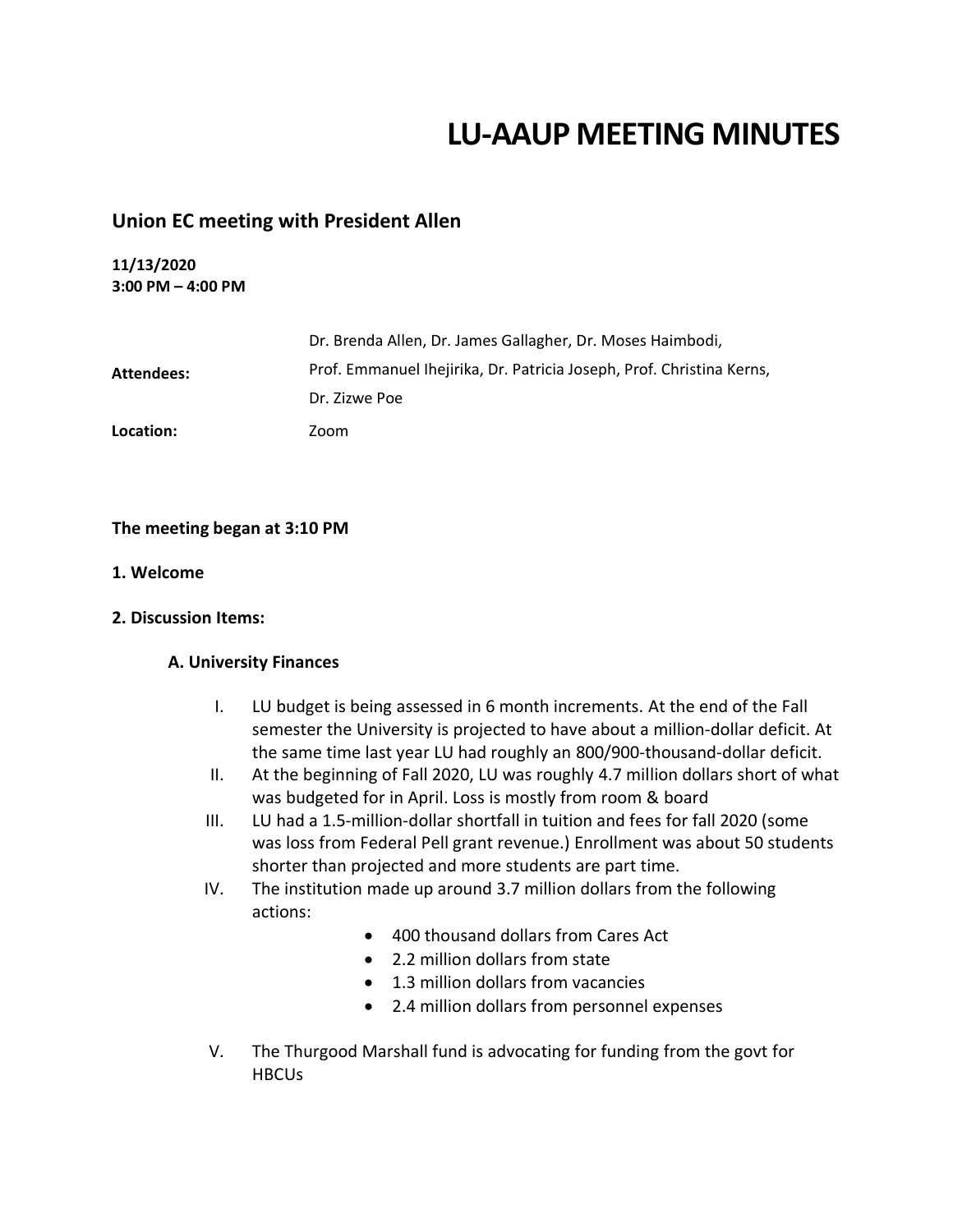- VI. The Lincoln University foundation was created in July 2020. The foundation now holds all University private funds. This was established in 1986, but paperwork hadn't been completed.
	- a. The LU Foundation holds endowment and private gifts. The foundation hopes to raise 1.7 million dollars this year for unrestricted use. On a three year rolling average private funds makes up 3.5% of the budget, which is roughly 1.5 million dollars. This funding supports scholarships, programming and the President's discretionary fund. Before the creation of the foundation, the budget line was titled "private gifts".
	- b. 3.2 million dollars from foundation in the current operating budget. 1.5 million from donor dollars and 1.7 million dollars that is projected to be raised. 800 thousand dollars more can also be allocated if other govt funds are not received.
- VII. There is currently a bill in PA congress that would grant an extra 10 million dollars for Lincoln from extra funds from Cares act allotted for the state. This has been approved by PA senate, but is stalled because of changes in the house. It is expected to be reviewed by PA house in Feb 2021 and then approval by governor.
- VIII. Plan is for 100% of students to return to campus on March 1, 2020. This plan will be reassessed in the new year.
	- IX. Students and faculty will be able to choose whether to return to campus. The institution will continue to have flexibility built in as long as the virus is a threat.

# **B. COVID-19 Infection Update and Spring plans**

- I. There was a large University testing event in late October. Some positive tests.
	- a. Student population positive rate: 1.85%
	- b. Total LU population positive rate: 1.22%
	- c. Students had a party in ASL, which raised the student positivity rate
	- d. Currently there are 10 students in isolation, 4 released today 11/13
	- e. 20 students in quarantine, from contact tracing, not positive
- II. Some things to work on for Spring:
	- a. Better support for students in quarantine.
	- b. More cleaning support.
- III. No plans for major changes to Covid procedures in Spring 2021. After Thanksgiving Dr. Allen will hold a cabinet debriefing and the cabinet will break until Jan 4<sup>th</sup>.